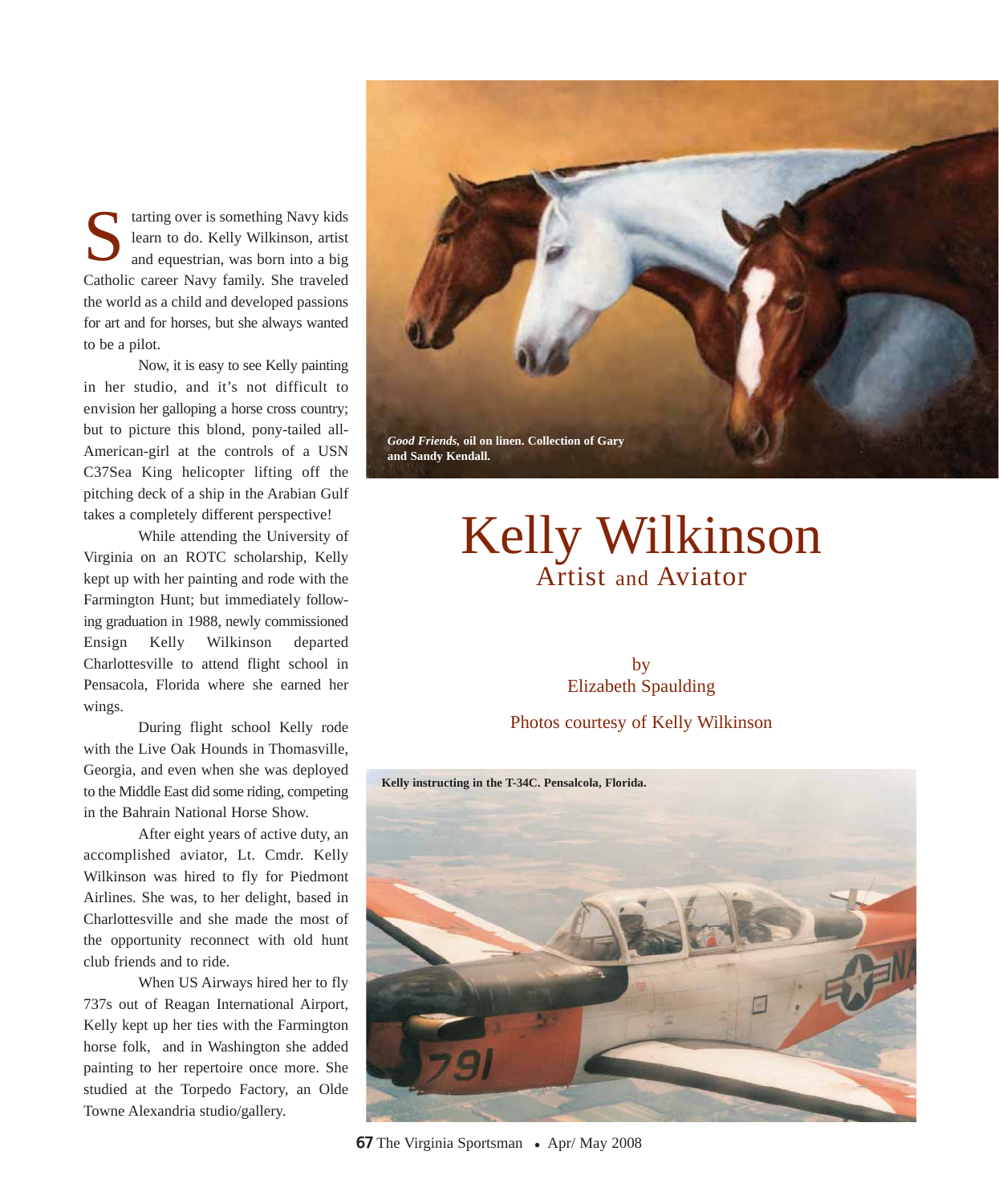

*November Hill,* **oil on linen Private collection**

*Farmington Hunt's Critic,* **watercolor**

*Passion & Pastime,* **oil on linen**





*Thanksgiving Bounty,* **oil on linen**



68 The Virginia Sportsman • Apr/ May 2008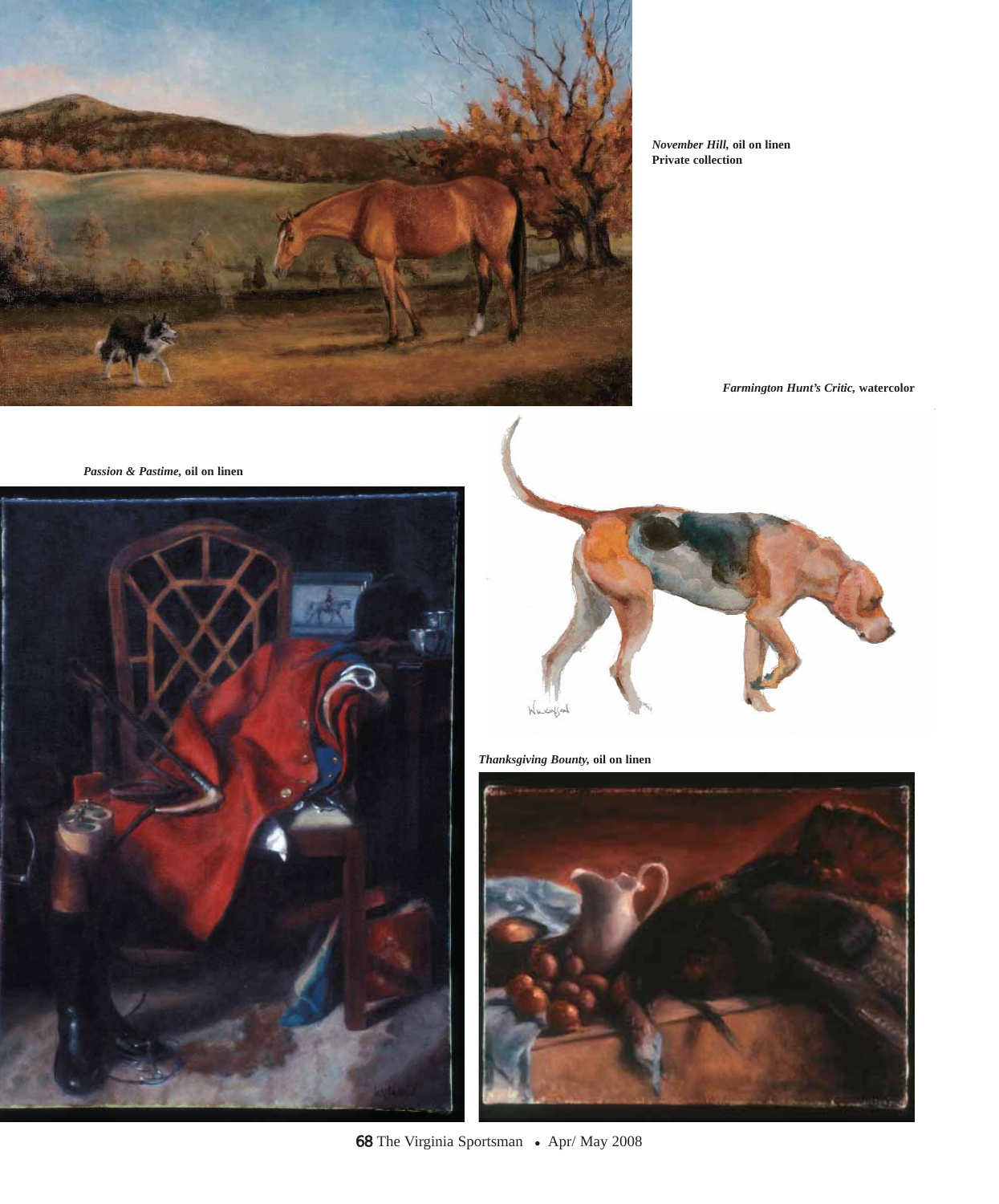Kelly looked forward to the day when she would be a senior pilot and thus might have more time for art and riding. Her Original Plan was right on track. Then came September 11, 2001.

On a clear morning, just days after the terrorist attacks in New York and D.C., Lt. Cmdr. Kelly Wilkinson USNR looked down over Washington from the cockpit of a 737. She could see smoke still rising from the Pentagon. Two squadrons of F16 fighter jets were aloft and on patrol. She and a few fellow pilots had volunteered to ferry empty passenger jets out of Washington D.C. for the grounded airline companies.

In February of 2002, furloughed from US Airways, Kelly re-upped for one last tour of duty with the Navy. She served in Operation Noble Eagle, where her technical skills were needed. She taught aerobatics, instrumentation and navigation to a new generation of jet jockeys.

Kelly foresaw that the commercial aviation industry would take a long time to recover and knew that her Original Career Plan was a thing of the past. Henry Wingate, a flight school classmate and himself a Charlottesville native and artist, encouraged Kelly to seriously reconsider her painting – this time as a profession. He recommended an atelier in New Hampshire, The Ingbretson Studio of Drawing and Painting. An atelier, which strives to provide aspiring painters with the essential skills to "render accurately the visible world," is the most demanding system for the study of classical art, and the same exacting standards, required of art students in 19<sup>th</sup> century Paris are required today.

It makes sense that a highly trained former pilot would choose such an elite, technically demanding route into the professional art world. Kelly immersed herself in this rigorous survival school for the next three years, then went on to Italy to study portraiture for six additional months with Charles Cecil.

When Kelly came home she



*The Ballerina,* **oil on linen. Private collection.**

*Livi and Grace at the Lake,* **oil on linen***.* **Private collection.**